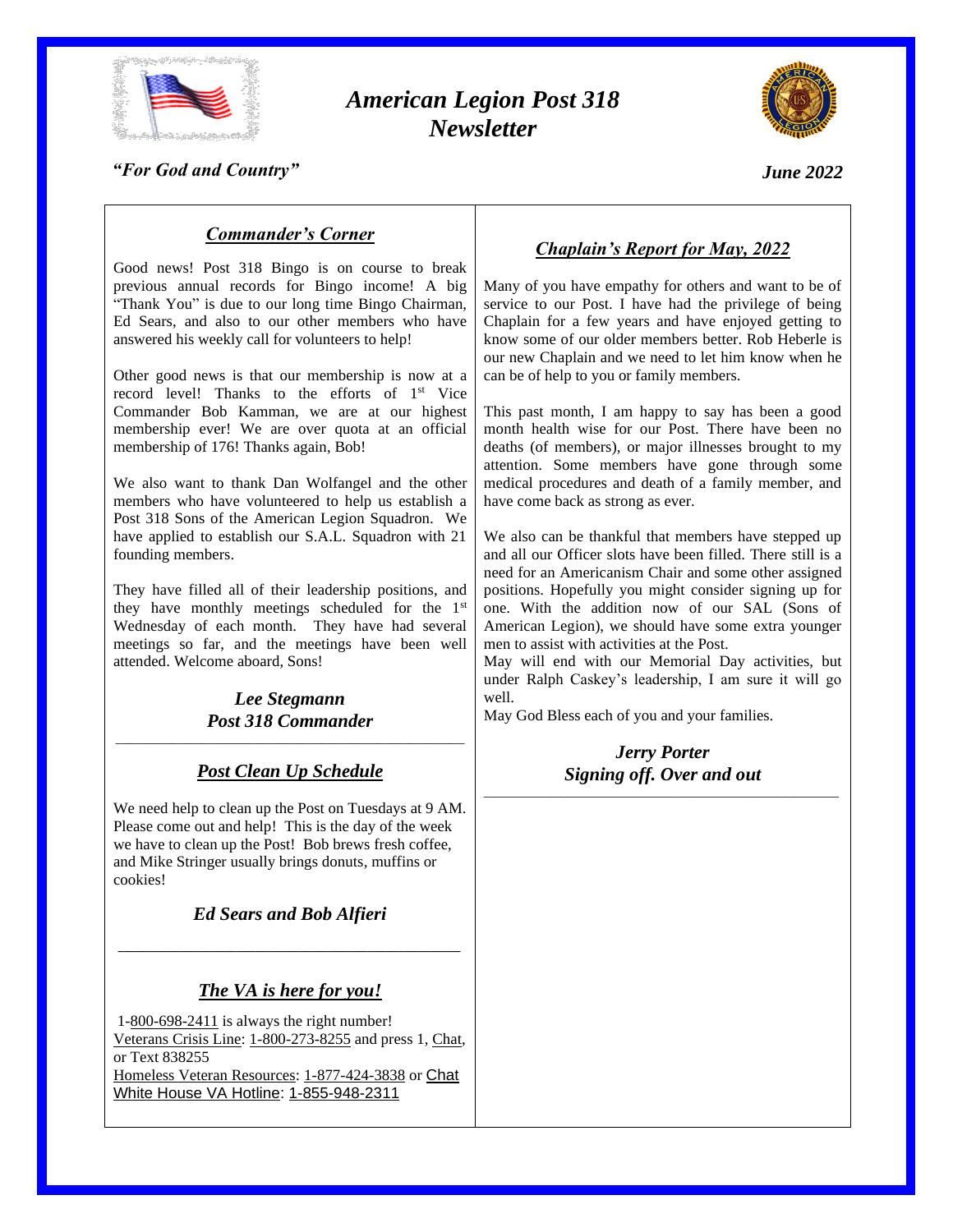# *Fundraising Resumes*

After three (3) years, American Legion Post 318 Charities, Inc. (CI) resumed its fundraising responsibilities, by conducting the FHSD "Poppy Day" program.

Our hope was to also restart our community program, but Kroger is still observing COVID-19 protocols and wasn't ready.

The FHSD program has three (3) primary goals; 1) to educate the youth of our community regarding the significance of *Memorial Day* and the symbolism of the *"Memorial Poppy",* 2) to provide an opportunity for FHSD students to interact with local Veterans, and 3) to raise funds to support Veterans in need.

The fundraiser was conducted the week of May 16<sup>th</sup>, and exceeded our expectations. All goals were met and we received approximately \$ 4,100 in donations. All donations will be used to support Post 318 Veteran programs.

We want to thank the FHSD for their continued support and are looking forward next year!

*Don Bishop President – American Legion Post 318 Charities, Inc.* \_\_\_\_\_\_\_\_\_\_\_\_\_\_\_\_\_\_\_\_\_\_\_\_\_\_\_\_\_\_\_\_\_\_\_\_\_\_\_\_\_\_\_\_\_\_\_\_\_\_\_\_\_\_\_\_\_\_

# *Newsletter Trivia*

Which of those 8 services are eligible for American Legion membership?

*Submitted by Bob Carey*

*Answer at the end of page 3.*

### *Charities, Inc. Support*

Please remember that there are two corporate programs that contribute to CI (Charities, Inc.) based on your support for their businesses. All you need to do is sign up, select CI as your cause, and they will contribute a portion of your spending to CI. Details are listed below:

**Kroger Community Rewards** – If you are a Kroger customer and are not supporting a charitable organization through *Kroger Community Rewards*, we would encourage you to do your part to support your Post! Go to [www.kroger.com](http://www.kroger.com/) and register for the Kroger Community Rewards program and select *American Legion Post 318 Charities*, *Inc*. as your cause.

**Amazon Smiles** – If you shop at Amazon.com and select *American Legion Post 318 Charities, Inc.* as your charity, Amazon donates 0.5% of all eligible purchases. To maximize our revenue opportunities, please share this information with family and friends.

#### *Don Bishop President, Charities, Inc.*

# \_\_\_\_\_\_\_\_\_\_\_\_\_\_\_\_\_\_\_\_\_\_\_\_\_\_\_\_\_\_\_\_\_\_\_\_\_\_\_\_\_\_\_\_\_\_\_\_\_\_\_\_\_\_\_\_\_\_ *Post Officers & Committee Chairs:*

| Commander:                                                                                                                                                                               | Lee Stegmann               | 513-967-9613                                                 |  |
|------------------------------------------------------------------------------------------------------------------------------------------------------------------------------------------|----------------------------|--------------------------------------------------------------|--|
| 1st Vice:<br>2nd Vice:                                                                                                                                                                   | Bob Kamman<br>Kirk Minnich | 513-545-5237<br>513-594-5339                                 |  |
| Adjutant: Effective June 8 <sup>th</sup> Bob Carey 513-313-7369                                                                                                                          |                            |                                                              |  |
| Asst. Adjutant:                                                                                                                                                                          | <b>Bob Carey</b>           | 513-313-7369                                                 |  |
| <b>Finance Officer:</b> Randy Lindsey                                                                                                                                                    |                            | 513-374-2099                                                 |  |
| Chaplain: Effective June 8 <sup>th</sup> Rob Heberly 513-550-6601                                                                                                                        |                            |                                                              |  |
| <b>Sergeant at Arms:</b>                                                                                                                                                                 | Ralph Caskey               | 513-470-6588                                                 |  |
| Bingo:                                                                                                                                                                                   | Ed Sears                   | 513-474-0246                                                 |  |
| Event Coordination: Ken Knight                                                                                                                                                           |                            | 513-675-5234                                                 |  |
| House:                                                                                                                                                                                   | Bob Alfieri                | 513-232-0309                                                 |  |
| <i>Service Officer:</i> Charlie Cleves<br><b>Charities Inc. Liaison: Don Bishop</b>                                                                                                      |                            | 513-232-7767<br>513-474-4194                                 |  |
| Corp. Statutory Agent: Dan Wolfangel 513-474-9577                                                                                                                                        |                            |                                                              |  |
| VA Volunteer Service: Jerry Porter<br><b>S.A.L. Adviser:</b> Tony Capetillo<br><b>S.A.L. Commander:</b> Chris Short<br>Asst. Finance Officer and<br><b>Newsletter Editor:</b> Joe DuBois |                            | 513-528-1557<br>513-633-1667<br>513-460-4560<br>513-582-8477 |  |
|                                                                                                                                                                                          |                            |                                                              |  |

*Next General Meeting is on June 8th at 7PM. EC Meeting is on June 29th at 7PM. S.A.L. Meeting is on June 1st at 7PM.*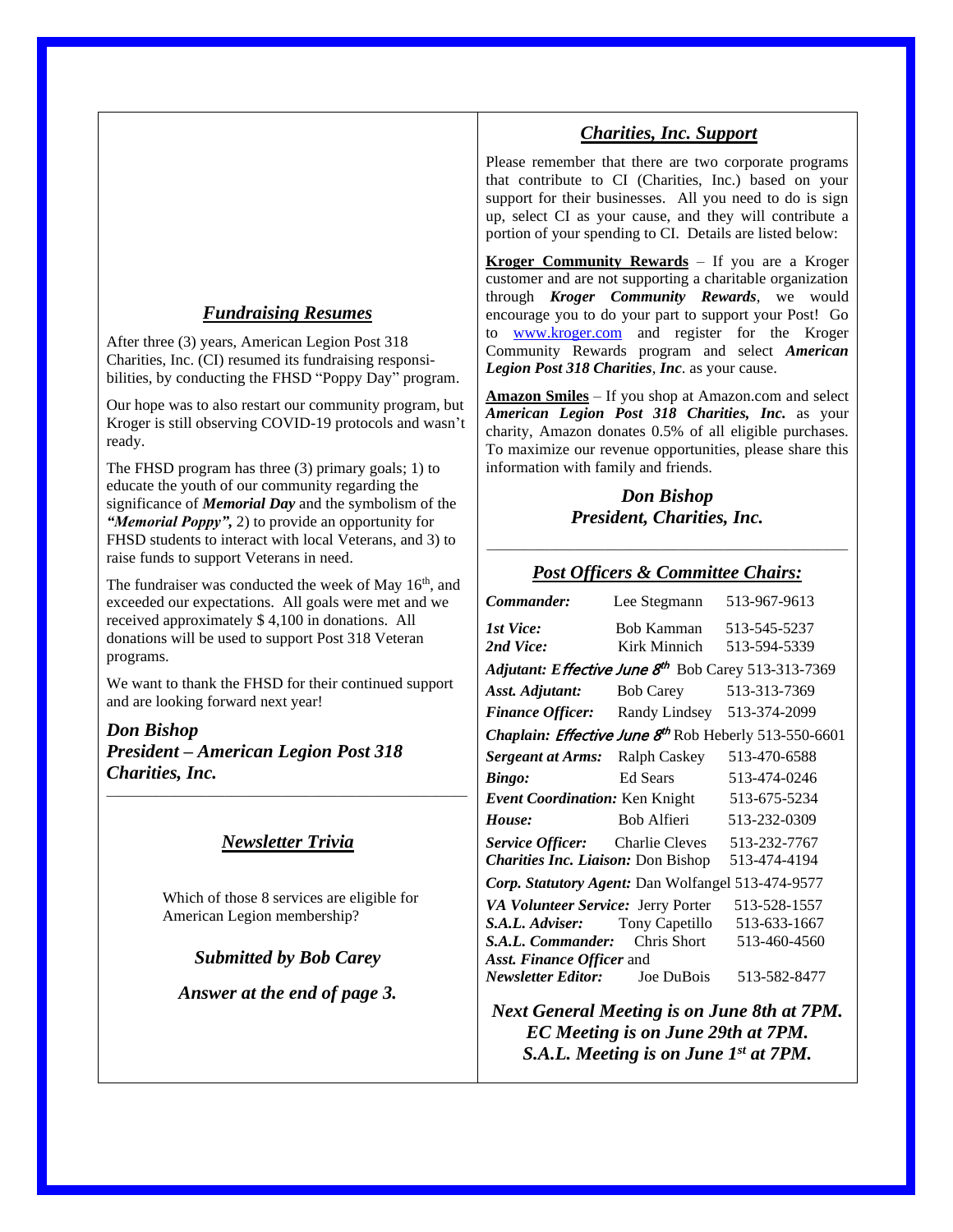### *Bingo*

I want to again thank all the people who come out to help set up for bingo, along with all of the people who come out and work Bingo for the POST. If you like to play Bingo, we play on Sunday night. Doors open at 4:30 pm. and play starts at 6 pm, sharp!

Please consider helping us out on Sundays. The jobs are easy to learn, and about half are completed by 7:30 pm. We are usually finished with all jobs by 9:30 pm or 10:00 pm. Thank you!

We are looking for one or two people who would like to learn how to call Bingo numbers for us once in a while. We will teach you how to run the new console. If you are interested, contact Ed Sears: [emsears1969@gmail.com.](mailto:emsears1969@gmail.com)

#### *Ed Sears Bingo Chairman* 513-474-0246

### *All Post 318 ZOOM Meetings*

\_\_\_\_\_\_\_\_\_\_\_\_\_\_\_\_\_\_\_\_\_\_\_\_\_\_\_\_\_\_\_\_\_\_\_\_\_\_\_\_\_\_\_\_\_\_

**ID: 3959722502, Password: Post318 (Capitol "P" and no space between Post and 318 is necessary in the password.)**

If you can't attend the monthly General Membership Meeting, please use the Zoom application and the ID & Password provided above! Log on, mute your microphone, then listen and observe the meeting. We need your attendance, since we can't do business without a quorum. We need you there on Zoom!

#### *Randy Lindsey Zoom Chairman \_\_\_\_\_\_\_\_\_\_\_\_\_\_\_\_\_\_\_\_\_\_\_\_\_\_\_\_\_\_\_\_\_\_\_\_\_\_\_\_\_\_\_\_\_\_\_\_\_\_\_\_\_\_\_\_\_*

### *4 th District Activities*

4<sup>th</sup> District Pic-Nic, Sunday, June 26<sup>th</sup>, 2022, at Post 450, Milford, Ohio.

Dept. of Ohio Golf Tournament, Saturday and Sunday, July  $30<sup>th</sup>$  &  $31<sup>st</sup>$ ,  $2022$ , at the Elks Run Golf Course, Batavia, Ohio.

4 th District Golf Outing, 9AM Shotgun Start, Sunday, August 14<sup>th</sup>, 2022, at the Eagles Nest Golf Course, Loveland, Ohio.

### *Post Finance Report*

All bills are paid, we have a positive cash flow, and Post 318 is solvent!

*Randy Lindsey Finance Officer \_\_\_\_\_\_\_\_\_\_\_\_\_\_\_\_\_\_\_\_\_\_\_\_\_\_\_\_\_\_\_\_\_\_\_\_\_\_\_\_\_\_\_\_\_\_\_\_\_\_\_\_\_\_\_\_\_\_*

#### *POST OFFICER ELECTION RESULTS*

The results of the Election of Post 318 Officers for the 2022 - 2023 Membership year, held at the May 11, 2022 Post General Membership Meeting is as follows:

Commander - Lee Stegmann 1<sup>st</sup> Vice Commander - Robert Kamman 2<sup>nd</sup> Vice Commander - Kirk Minnich Adjutant - Robert Carey Finance Officer - Randy Lindsey Sgt-At-Arms - Ralph Caskey Chaplain - Rob Heberly

All of the newly elected officers will either assume, or continue their respective new terms of office following the "Installation of Post Officers" to be held at the June 8, 2022 Post General Membership Meeting.

If you are able, please attend the Meeting/Installation to show your support and best wishes for your new and returning Post Officers as they go forward into the new membership year.

We sincerely express our appreciation to those members who stepped forward, either again, or for the first time, to provide guidance and administration for Post 318's continued existence, success, and service to our veterans and our community.

#### *Dan Wolfangel Adjutant – Post 318 \_\_\_\_\_\_\_\_\_\_\_\_\_\_\_\_\_\_\_\_\_\_\_\_\_\_\_\_\_\_\_\_\_\_\_\_\_\_\_\_\_\_\_\_\_\_\_\_\_\_*

#### *Trivia Answer!*

The Army, Navy, Marines, Coast Guard, Air Force, and Space Force are eligible for American Legion membership (plus Merchant Marines who served during the Second World War).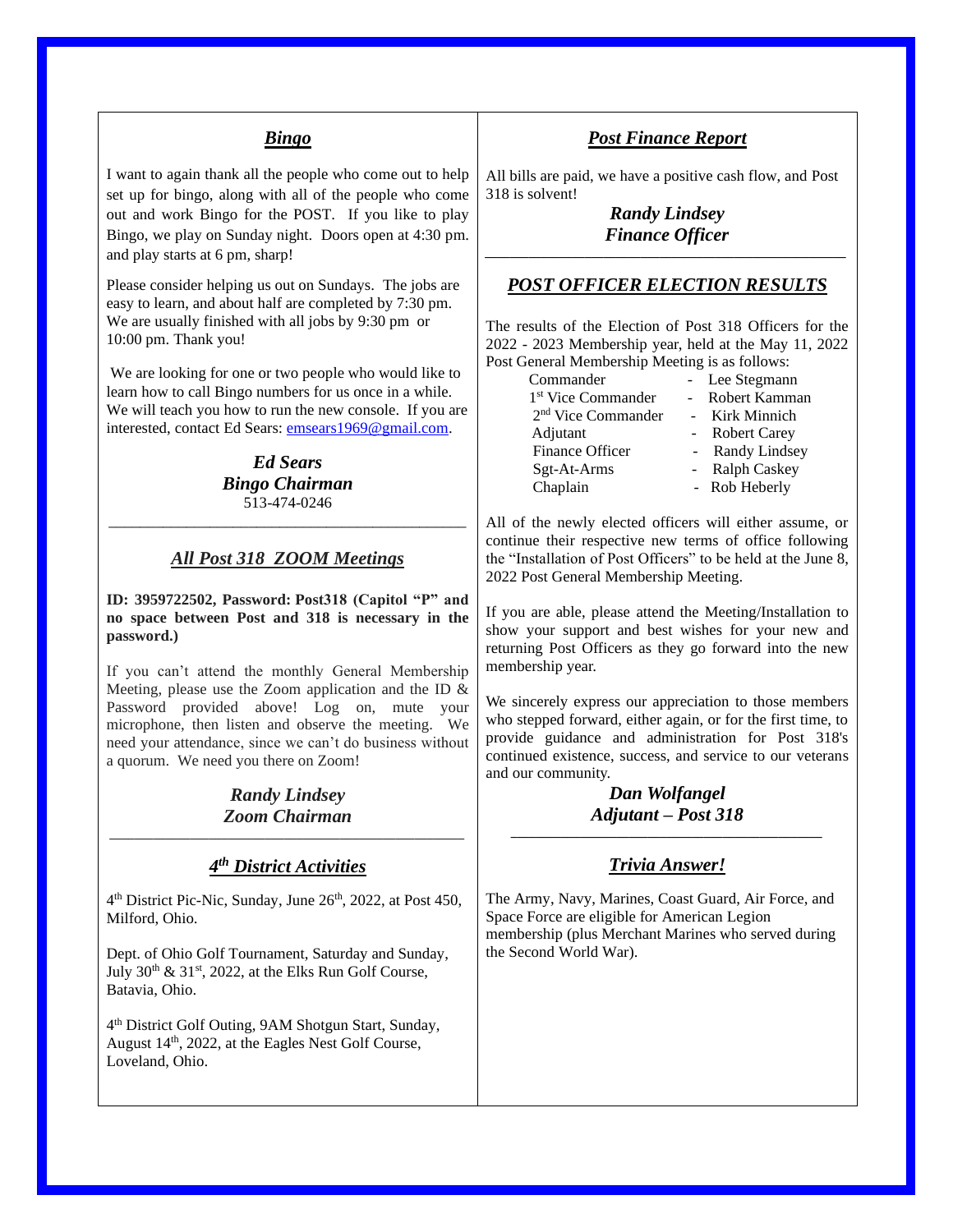# *2022 Annual Awards and Recognition Program Forthcoming!*

Looking ahead, you might wish to mark your calendar, and plan to attend Post 318's *"2022 Annual Award and Recognition Program"* which this year will be held on **Saturday, July 16, 2022, at 7 PM**.

This year we will be presenting awards to students participating in our local Legion Looking *"Americanism Programs"*, recognizing students receiving *"Post 318 Scholarships"*, and recognizing our local *"Firefighter of the Year"* and *"Law Officer of the Year"*. We will also be recognizing, then presenting pins to our many Post 318 Members who have completed another five years of *"Continuous Legion Membership and Service"*. Last but not least, we will be recognizing our Post 318 member veterans who have passed on to "Post Everlasting" during 2021.

We hope to see many of you there for a fulfilling evening, showing support from and to our membership, followed by refreshments.

#### *Dan Wolfangel Adjutant – Post 318* \_\_\_\_\_\_\_\_\_\_\_\_\_\_\_\_\_\_\_\_\_\_\_\_\_\_\_\_\_\_\_\_\_\_\_\_\_\_\_\_\_\_\_\_\_\_

### *Karaoke Anyone?*

Are you a "Karaoke" fan? Do you sing yourself, or just like to listen to others? Want something other than a Bar environment for Karaoke? Either way, the place to fulfill your musical desires is at your Post's Patriot Center every Thursday from 7:30 PM through June. Join our Karaoke D.J. and your fellow Karaoke enthusiasts for an evening of singing, entertainment and fun starting at 7:30 PM and continuing until 11 PM each Thursday. Drinks and snacks will be sold, and Split the Pot will be conducted.

### *Post 318 Karaoke*

Our event attendance this 12th week was on the upswing, with the attendance of several of our Post members and their spouses. Thanks to Jerry and Janice Porter, Ralph and Susan Caskey, and Carolyn Sears for checking the event out and supporting a Post find-raising effort. A special thanks to our upcoming star singer, Susan Caskey, who we believe may have caught the Karaoke bug.

Gross proceeds were not great, but considering that our Karaoke DJ Kurt Kishler (one of our newest SAL members), filling in for our regular DJ Chuck, donated his payment back to the Post, and the S-T-P winner (Jerry Porter) also donated his winnings back to the Post. This combination resulted in a slight profit on the event, after deduction of products sold costs.

Max attendance for most of the evening was 14, with 7 singers. Thanks to faithful bartender, Mike Stringer, and his assistant, Mike Stock, (another one of our SAL members), and my spouse, Ruth, who handled S-T-P.

With a look in hindsight, due to the cooperation of our regular DJ working for tips for the first five weeks (saving us \$625) and the fill-in DJ donating his pay, and several S-T-P winners donating back, the revenue for the overall events over the twelve week period, in spite of some losing events, is still on the plus side of the ledger having produced a net profit to the Post.

### *Dan Wolfangel Event Lead*

\_\_\_\_\_\_\_\_\_\_\_\_\_\_\_\_\_\_\_\_\_\_\_\_\_\_\_\_\_\_\_\_\_\_\_\_\_\_\_\_\_\_\_\_\_\_

### *June 2022 Membership Report*

We enter June at quota; great effort to all that assisted us getting there.

| 2022 Membership Scoreboard |        |
|----------------------------|--------|
| Paid as of 5/31/2022       | 176    |
| 2021-2022 Post Goal        | 170    |
| % of Goal                  | 103.5% |
| 2021-2022 Quota            | 169    |
| % of Quota                 | 104.1% |
| <b>Required for Quota</b>  |        |

We have five (5) existing members that have not renewed their memberships and twelve (12) members that the Post pre-paid their dues and they haven't reimbursed the Post for that expense. You won't receive your membership card until your dues have been paid to the Post.

We still have a few dollars left in the budget for new to the Legion memberships; therefore, if you should know of anyone that might be interested in joining our Post, please pass their contact information to me and I will follow up with them or you can give them my contact information. For God & Country,

> *Robert Kamman 1 st Vice Commander Membership Chair*